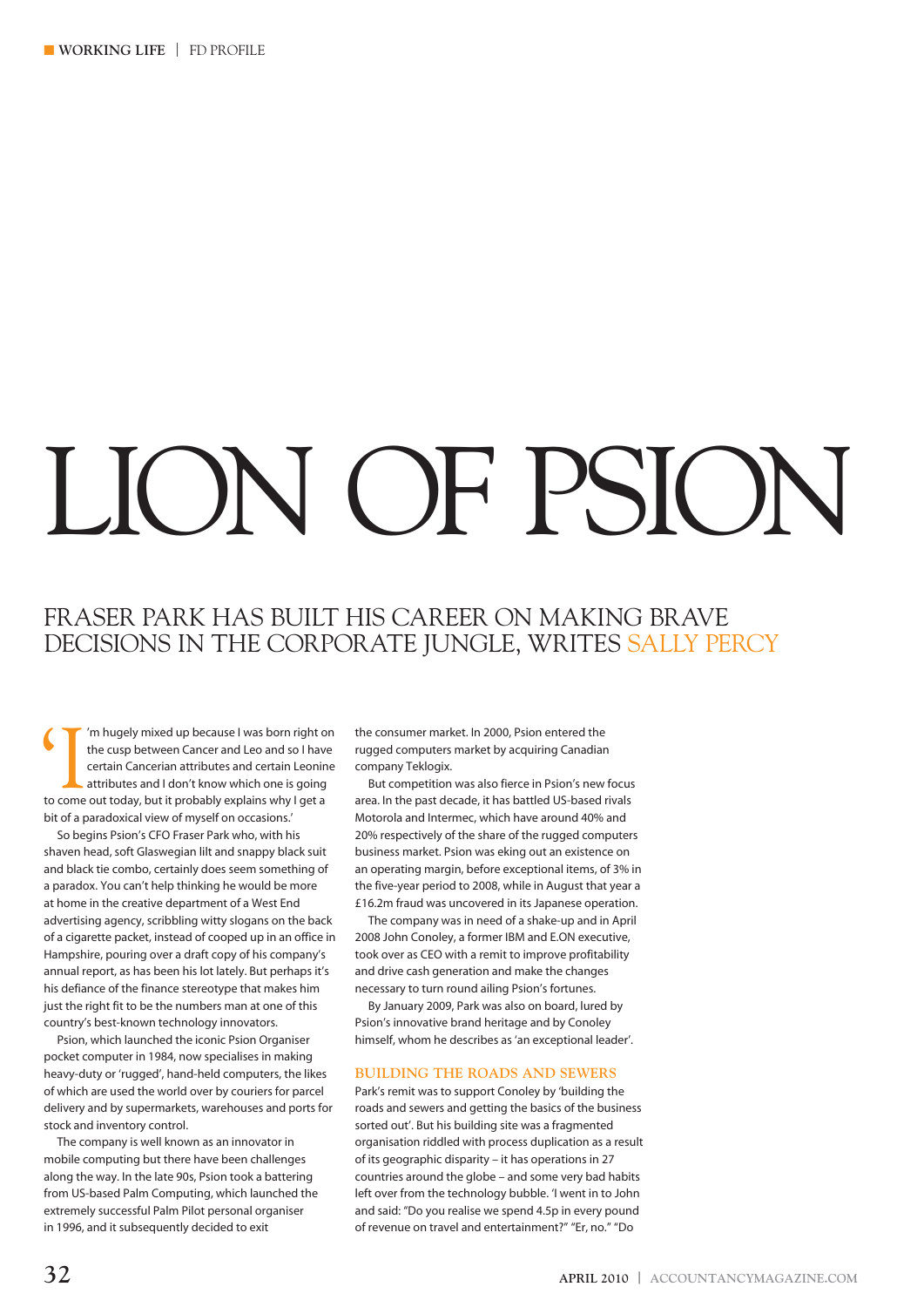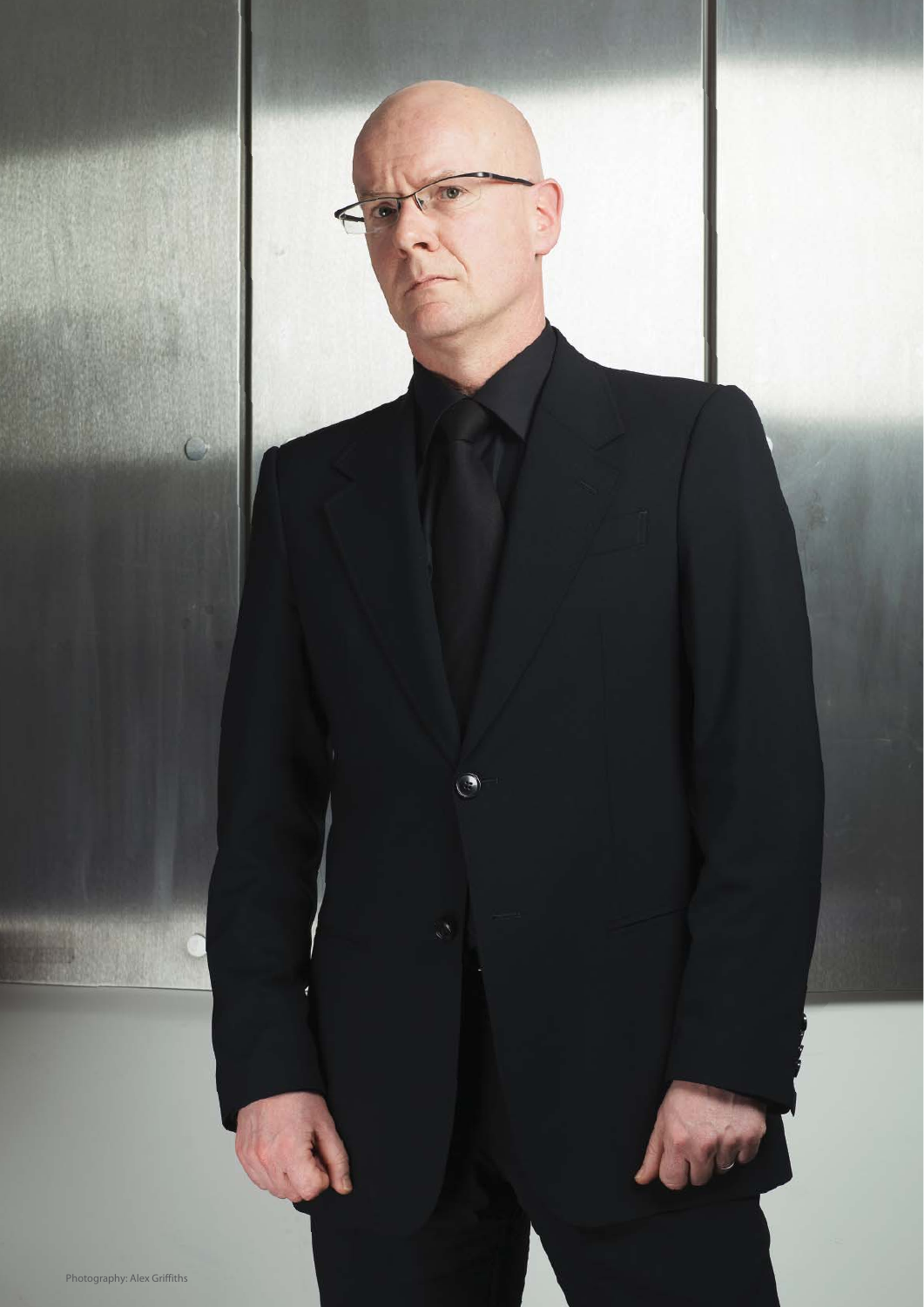# CV

**Who:** Fraser Park **When:** July 1963 **Where:** Glasgow **Qualifications:** BA (Hons) Accountancy & Finance (Strathclyde University); CA  $(ICAS)$ 

**Work:** Qualified with Arthur Andersen; divisional financial controller, ML Holdings; European finance manager and UK finance director, Stanley Tools; engagement manager, McKinsey; group finance director, Nettec; CFO, RiverSoft; CFO, Via Net.Works; CFO, Tandberg Television; CFO, Psion. **Life:** Football; rugby; tennis; golf; contemporary music; wine; history.

**iPod:** Interpol; Kasabian; The Killers; The Subways; Icelandic band Sigur Rós 'when I'm in a more reflective mood'. The Proclaimers' *I'm Gonna Be (500 Miles)* is the most played song on his iPod because his daughter loves it ('and it helps rev me up for the long days').

you realise we spend 3.5p in every pound on legal and professional consultants?" "Nope."'

In March 2009, the company announced an ambitious round of cost reductions and, in Park's words, just 'went for it'. 'We've simplified operating structures, we've radically enhanced the supply chain, we've reorganised the business on a functional basis so we can get better clearance to control processes; we've widened our channel relationships; we've added a bunch of new value added resellers and added some very large distribution organisations like Ingram Micro.'

In total, cost reductions of £46m have been implemented – 41% of the cost base. Around 450 heads have been cut since 2008, reducing the company's headcount by a third to some 900.

Psion has publicly said that it is aiming to hit an operating margin of 10% but 'we prefer it to be 10% of something interesting rather than 10% of something less interesting' says Park. In the second half of 2009, operating margin before exceptional items was 6.6%.

Park credits the recession with giving Psion the push to take positive action. 'The recession could not have come at a better time for Psion as it allowed us to look at the business and the required level of cost reduction and change management in a far more aggressive way than we would have done if it hadn't been a recession. Also, our employees are, and have been, absolutely fantastic.' He does, however, admit: 'Probably the best moment of my tenure at Psion so far has been the ability to stand up and say "no more across-the-board redundancies". It's as if the sword of Damocles has been lifted away from people's necks.'

#### **ALL CHANGE**

The restructuring at Psion is the latest in a varied career that has seen Park brandish the sword on a few occasions and even once fall on it himself.

'The whole lesson I learned there is if you are going to cut, formulate what you think is your worst nightmare and then add 20% to it and cut by that much'

## IN FIGURES: FRASER PARK

**First salary:** £6,300 per annum with Arthur Andersen **Salary now:** £230,000 per annum (*source:* Psion 2008 report and accounts) **Size of finance function:** 111 (Finance and Information Systems) **Time in post:** 15 months

He settled on a career in accountancy while he was still at school. Although he had originally dreamed of becoming an archaeologist, his father, a college lecturer, advised him: 'Don't become something where you end up as a college lecturer.' So he chose accountancy, seeing it as a recession-proof option.

Park trained with Arthur Andersen, but the prospect of a career in practice didn't send his pulse racing so he switched into industry almost as soon as he qualified and landed a job as divisional financial controller with defence group ML Holdings in London. There he learned 'the basics of being a good financial controller and the basics of team leadership where your team wasn't a bunch of high-performing youngsters'.

Next, Park was headhunted for a European finance manager role with Stanley Tools, a US-listed \$2.6bn (£1.7bn) turnover organisation. The only career goal he had ever set himself until this point was to make it to

finance director before the age of 30. He was appointed Stanley Tools' UK finance director with a day to spare.

In 1996, having reached the giddy heights of the FD's office, Park then made a sideways move. He joined elite strategy consultancy McKinsey, seeing it as an opportunity to broaden his horizons.

'I've worked with some exceptional people,' says Park. I used to joke that I would be working with a bunch of rocket scientists and for the second assignment I was working with someone who designed rockets for the Israeli airforce.'

But after three-and-a-half years Park was ready for change again and this time he favoured a small-company environment. So he joined internet consultancy Nettec as group finance director, something that was to be another formative experience.

#### **GROWING PAINS**

It was 1999 and the technology bubble hadn't yet been pricked. Nettec then had 40 employees and was valued on the over-the-counter market OFEX at about £10m. Park led the company to a breathtaking £250m flotation on the London Stock Exchange in April 2000. It was, he admits, dot.com madness. But the bubble burst just as the company listed and several of Nettec's clients – traditional corporates that didn't see the imperative of web-enabled e-commerce – backed away and business 'fell off the edge of a cliff'.

At its peak, in the months after the initial public offering, Nettec's workforce had reached around 400 employees through organic growth and acquisitions and mergers. But by December 2000 Park realised that some severe cuts needed to be made.

'I made a number of mistakes that I've learned from and changed the way I go about doing things from that whole process,' says Park.

'We could see that the pipeline was beginning to tail off and we arguably had been so close to things